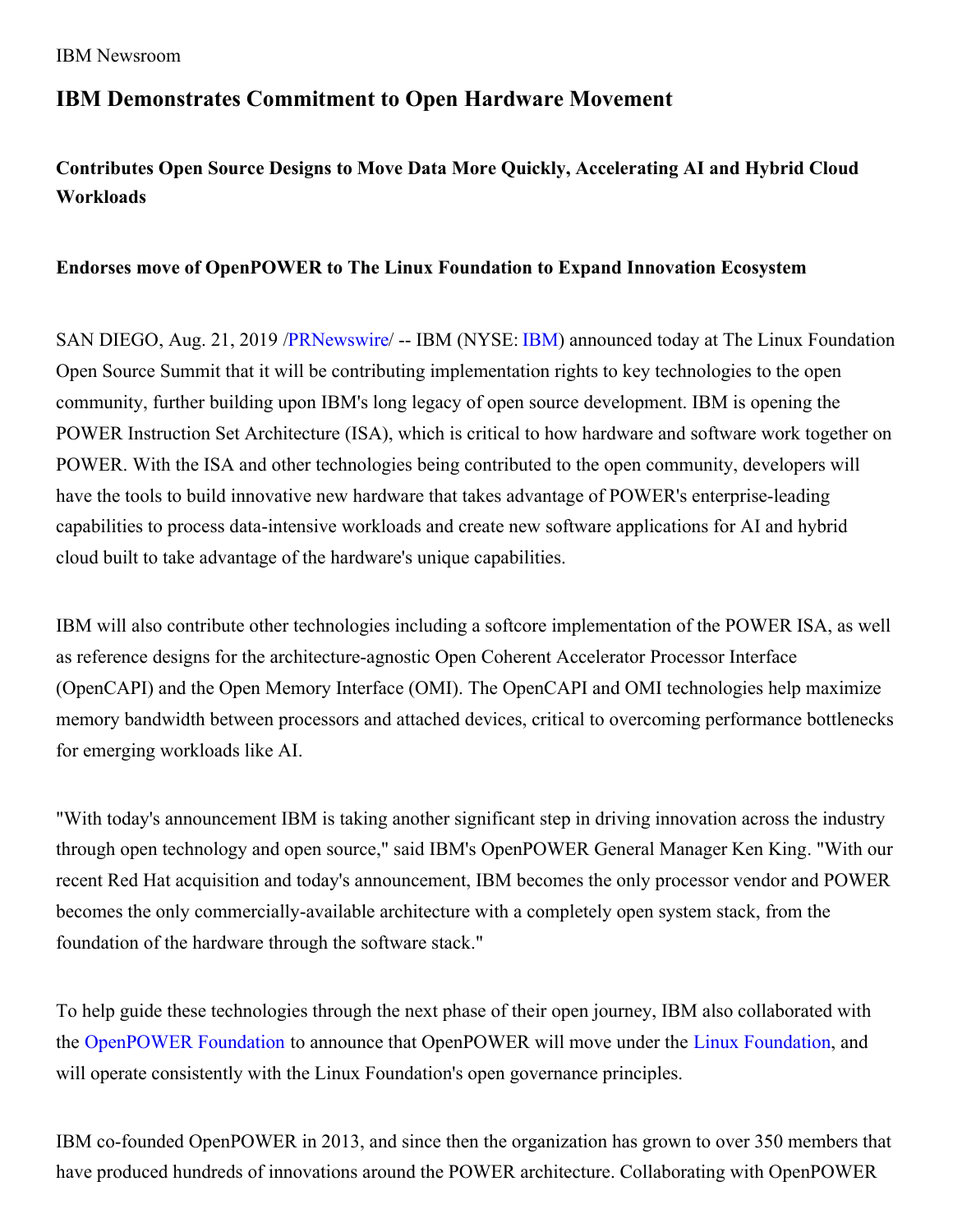members Red Hat, NVIDIA, and Mellanox, IBM led the delivery of the two most powerful supercomputers in the world, the US Dept of Energy's Summit and Sierra. IBM has contributed over 2 million lines of open source system firmware and system reference designs with extensive documentation around the POWER architecture to enable OpenPOWER system developers and will continue to work with OpenPOWER and the Linux Foundation to innovate on POWER.

"Back in 2013 we were excited to see that IBM took the first steps in opening the company's POWER architecture," said Jim Zemlin, Executive Director of the Linux Foundation. "The Linux Foundation itself has seen rising interest in open hardware communities and working with OpenPOWER Foundation will continue to make the OpenPOWER and open hardware technologies available to a growing, global audience."

#### **Open POWER ISA Gives More Options to Develop Compute Hardware**

As the demand rises for more and more compute-intensive workloads like AI and in-memory analytics, commodity systems vendors have struggled to improve performance with the looming predictions of the end of Moore's Law. Central processing units (CPUs) may no longer handle the rising demands alone, and IBM's heterogeneous systems are built to maximize the flow of data between CPUs and attached devices for specialized workloads. This approach was validated by the US Dept of Energy's Summit and Sierra supercomputers, the #1 and #2 most powerful supercomputers in the world.

By accepting IBM's contribution of implementation rights to the POWER ISA and moving under the Linux Foundation, the OpenPOWER Foundation will be empowering this technology to be driven within a broad open community allowing for innovations to be brought forward and adopted by the ecosystem.

IBM's opening of the implementation rights, inclusive of patents, to the POWER ISA give hardware developers a royalty-free approach to build around a commercially-driven CPU architecture with enterpriseready features and security. The governance model within the Linux Foundation gives software developers assurance of compatibility while developing AI and hybrid cloud native applications that take advantage of POWER's rich feature set and best of breed open compute hardware and software ecosystems.

"IBM and the OpenPOWER Foundation have been long-standing partners with Red Hat in delivering open source innovation to enterprise IT organizations," said Chris Wright, CTO, Red Hat. "We're excited to see what the community ecosystem can build with today's newly contributed technologies."

#### **Architecture Agnostic Open Interface Implementations**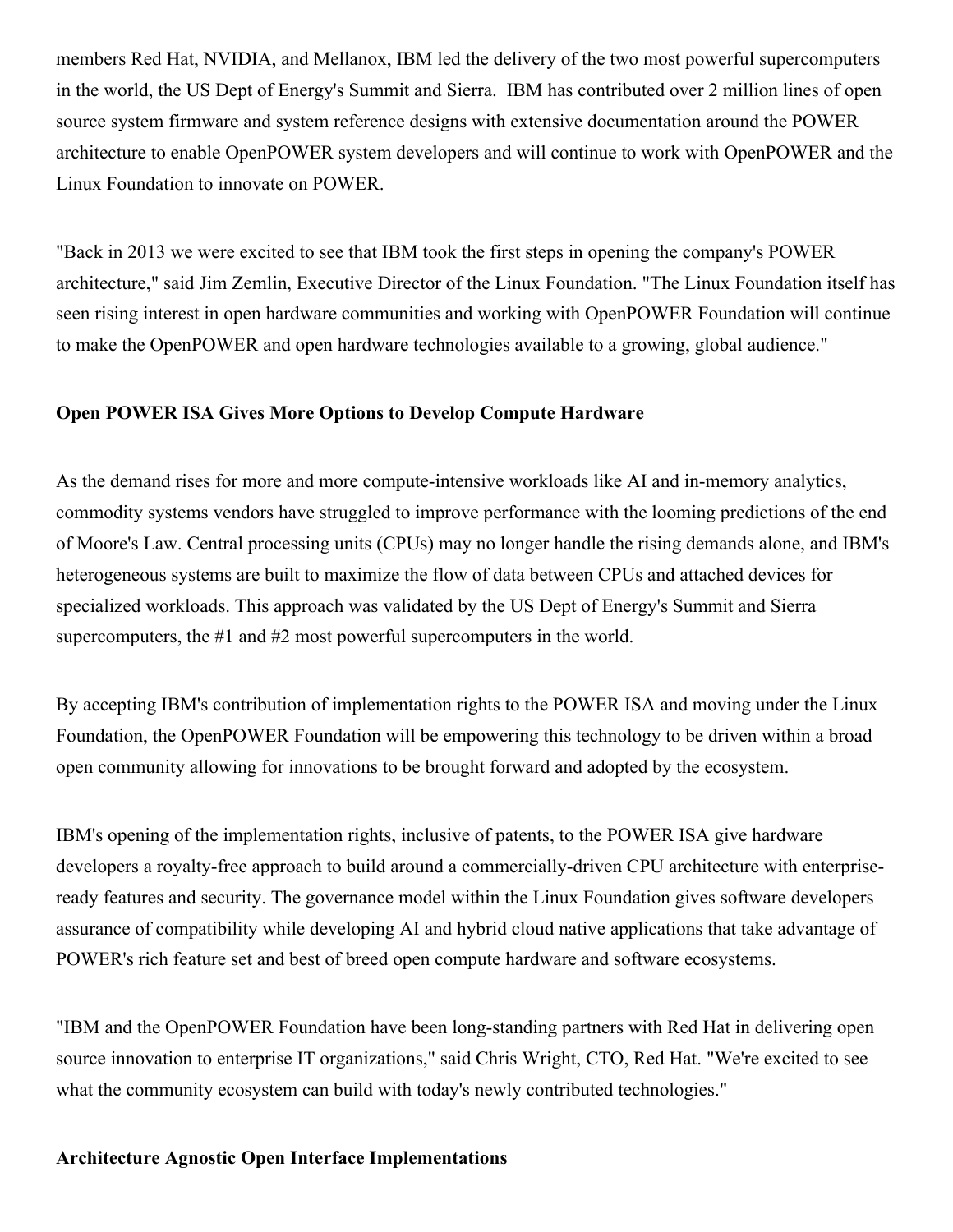OpenCAPI is an open interface architecture that enables low-latency coherent attachment for hardware accelerators, network and storage controllers, as well as advanced memories such as emerging storage class memories. Open Memory Interface (OMI) is a subset of OpenCAPI that provides industry-leading memory bandwidth, with extremely low latency, between CPUs and attached memory devices within a system. Leveraging over 20 years of IBM experience in disaggregated memory controllers, OpenCAPI Consortium member Microchip Technology recently announced the industry's first commercially available universal serial memory controller, the SMC 1000 8x25G, which uses and interfaces to the OMI designs IBM is contributing. According to Microchip, the new controller enables CPUs and other compute-centric devices to utilize four times the memory channels within the same device footprint. Microchip and other partners shared their [excitement](https://c212.net/c/link/?t=0&l=en&o=2557555-1&h=276800415&u=https%3A%2F%2Fwww.prnewswire.com%2Fnews-releases%2Fmicrochip-enters-memory-infrastructure-market-with-serial-memory-controller-for-high-performance-data-center-computing-300895915.html&a=shared+their+excitement) around this news.

"Microchip is excited to introduce the industry's first universal serial memory controller device to the market," said Pete Hazen, Vice President of the Data Center Solutions business unit at Microchip Technology. "New memory interface technologies such as Open Memory Interface (OMI) enable a broad range of applications to support the increasingly demanding memory requirements of high-performance data center applications."

To learn more about the newly opened technology, please read more on the IBM Systems blog at: [http://www.ibm.com/blogs/systems/embracing-and-expanding-the-open-hardware-ecosystem](https://c212.net/c/link/?t=0&l=en&o=2557555-1&h=3836251430&u=http%3A%2F%2Fwww.ibm.com%2Fblogs%2Fsystems%2Fembracing-and-expanding-the-open-hardware-ecosystem&a=http%3A%2F%2Fwww.ibm.com%2Fblogs%2Fsystems%2Fembracing-and-expanding-the-open-hardware-ecosystem).

### **Additional Supporting Quotes**

"Our mission for the OpenPOWER Foundation is to foster collaborative innovation across our ecosystem and our more than 350 members around the world," said OpenPOWER Foundation Executive Director Hugh Blemings. "We're ready to take the next step in our journey by advancing the POWER Architecture under an open model and making it available to a growing community with the guidance of the Linux Foundation."

"For over 15 years, Samsung and IBM have had a strategic partnership based on a shared commitment to open collaboration and cutting-edge innovation," said Ryan Lee, Vice President of Foundry Marketing at Samsung Electronics. "With IBM opening the POWER ISA and contributing OpenCAPI and OMI reference implementations for use in any platform, we expect the industry will be able to innovate in new and unique ways to deliver value for the customers."

"Hitachi joined the OpenPOWER Foundation because we believe that an open ecosystem enabled with the latest technology will drive client value," said Nobuhiro Kato, Vice President, IoT & Cloud Services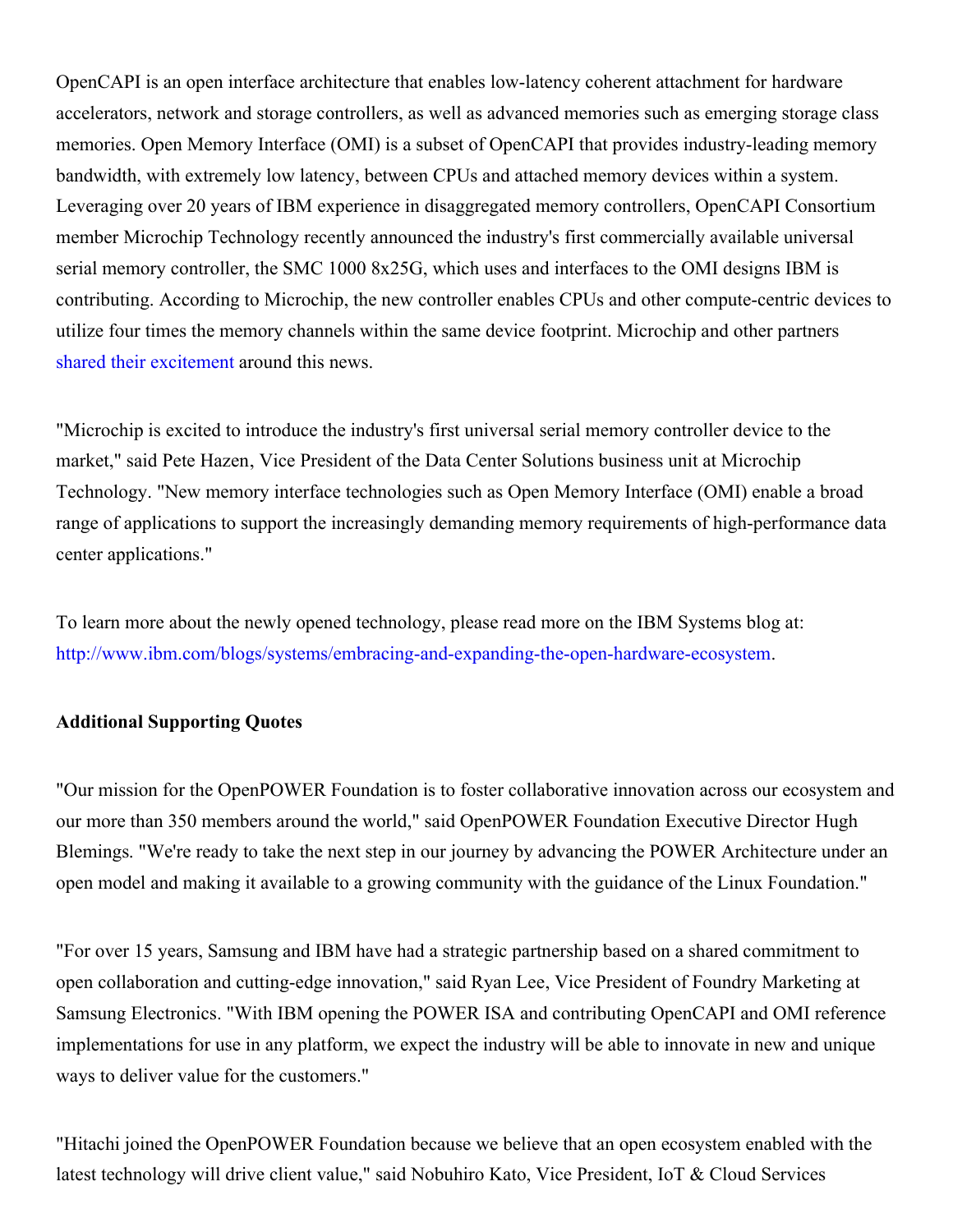Business Division, Hitachi, Ltd. "Today's announcement from IBM underscore the open momentum and we look forward to accelerating open innovation to help our clients succeed."

"Mellanox and IBM have had deep technological collaborations over the years, culminating in building the world's fastest supercomputers and leading cloud and enterprise data centers," said Chuck Tybur, Senior Vice President of worldwide OEM & channel sales at Mellanox Technologies. "Mellanox is a top open-source software contributor and believes in open standards and community development efforts. We are proud members of the OpenPOWER and OpenCAPI organizations and are looking forward to continue our contributions in the future."

"As one of the first public clouds to offer the POWER architecture for High Performance Computing and Deep Learning applications, and the first to support unique CAPI-accelerated workloads, we are excited to see the next big evolution as these technologies move to open source," said Steve Hebert, CEO, Nimbix. "The Nimbix JARVICE XE multi-cloud platform and HyperHub marketplace have day one support for both POWER and OpenCAPI workloads."

"NVIDIA's support of open ecosystems has helped ignite an era of innovation powered by our GPUaccelerated computing platform," said Marc Hamilton, vice president of Solutions Architecture and Engineering at NVIDIA. "IBM's continued efforts to enable the open community with enterprise-grade hardware designs provides welcome flexibility and choice to NVIDIA's community of more than 1.3 million active developers worldwide."

"As our industry continues to evolve, the open hardware communities will grow as evidenced in IBM's announcement," said Zvonimir Bandic, Chairman of the OpenCAPI Consortium and Chairman of the CHIPS Alliance. "Since its inception in 2016, the OpenCAPI Consortium has been a supporter of this direction while we also continue to investigate how we grow this community and further this strategy through engagement with other open source hardware organizations."

"Xilinx believes that an open community spawns more innovation," said Donna Yasay, Vice President of Marketing, Data Center Group, Xilinx, Inc. "We believe that IBM's move to contribute its POWER ISA and key hardware reference designs to the open source community, and now under the guidance of the Linux Foundation, will enable a broader ecosystem with better technology and platforms to solve critical computing challenges today and in the future."

"The slowing down of Moore's Law provides the open source community with the opportunity to develop